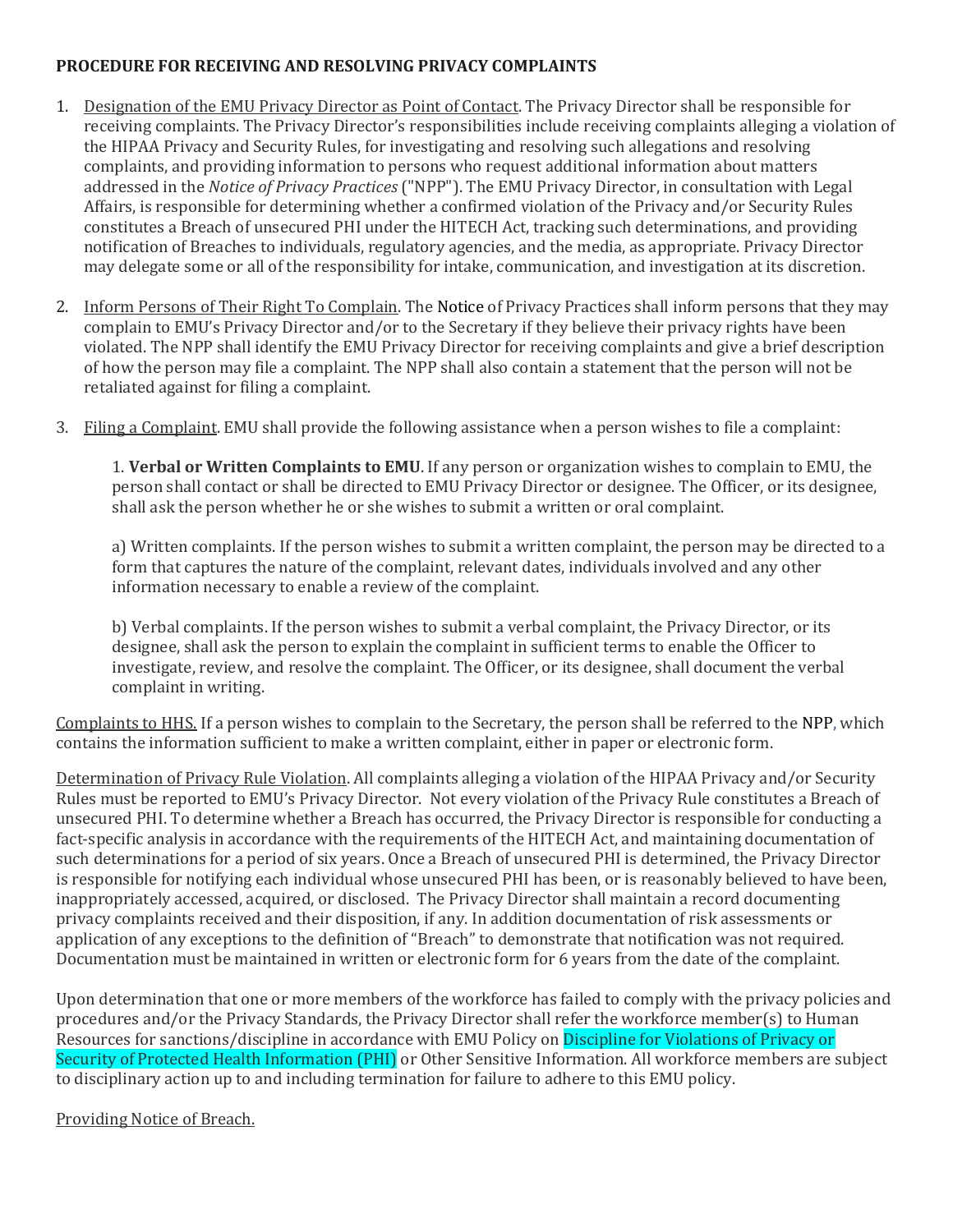1. The details of such notice shall be in accordance with the requirements of HIPAA, the HITECH Act, and any subsequent amendments thereto.

2. Such notice must occur without unreasonable delay and in no case later than 60 calendar days after the date the Breach was discovered by EMU workforce.

3. Method of Notice to Individuals:

Notice to the Individual. Written notice to the individual (or if applicable, the individual's parent or personal representative) or next of kin if the individual is deceased, at the last known address of the individual (or next of kin) by first-class mail (or by electronic mail if specified by the individual);

Insufficient or Out-of Date Contact Information. In the case where there is insufficient or out-of-date contact information, or if some notices have been returned as undeliverable, substitute notice must be provided as soon as reasonably possible after EMU becomes aware that it has insufficient or out-of-date contact information for one or more affected individuals. However, in the case of decedents, substitute notice is not required for the next of kin or personal representative in cases where EMU either does not have contact information or has out-of-date contact information for the next of kin or personal representative.

i. In the case of 10 or more individuals for which there is insufficient contact information, conspicuous posting (for a period of 90 days as specified by the Secretary of Health & Human Services) on the web site of the University (use of a prominent hyperlink from the home page is permissible) or conspicuous notice in major print or broadcast media in geographic areas where the individuals affected by the Breach likely reside. This substitute notice must include a toll-free telephone number, active for 90 days, that individuals can call to find out whether their unsecured PHI may be included in the Breach;

ii. In the case of fewer than 10 individuals for whom EMU has insufficient or out-of-date contact information to provide written notice, EMU may provide substitute notice through an alternative form of written notice, by telephone or other means (e.g., email, even if the patient has not agreed to electronic notice.)

Additional Notice in Urgent Situations: In cases that EMU deems are urgent based on the possibility of imminent misuse of the unsecured PHI, notice by telephone or other method is permitted in addition to the above methods.

Notice of Breach to Media. If a Breach of unsecured PHI involves more than 500 residents of any one State or jurisdiction, the Privacy Director will work with Legal Affairs to provide notice to prominent media outlets as required under the HITECH Act. Such notice must be provided without unreasonable delay and in no case later than 60 calendar days after discovery of the Breach.

Notice of Breach to the Secretary of Health & Human Services. The Secretary must be notified of Breaches of unsecured PHI in accordance with the following:

a. For Breaches involving 500 or more individuals, the Privacy Director is responsible for providing notice to the Secretary immediately (without unreasonable delay and in no case later than 60 calendar days following discovery of the Breach) in a manner specified on the HHS website.

b. For Breaches involving less than 500 individuals (regardless of whether the Breach involved more than 500 residents of a particular state or jurisdiction), notice must be provided by the EMU Privacy Director to the Secretary in accordance with procedure, and in all cases, no later than 60 days after the end of each calendar year in which such Breaches were determined.

Notification of a Breach committed by a Business Associate

Section 13402(b) of HITECH requires a business associate ("BA") to notify the Covered Entity (EMU) when it discovers a Breach of unsecured PHI involving the Covered Entity's patients. In such cases, EMU is required to notify the individuals involved in such Breach in the same manner set forth above.